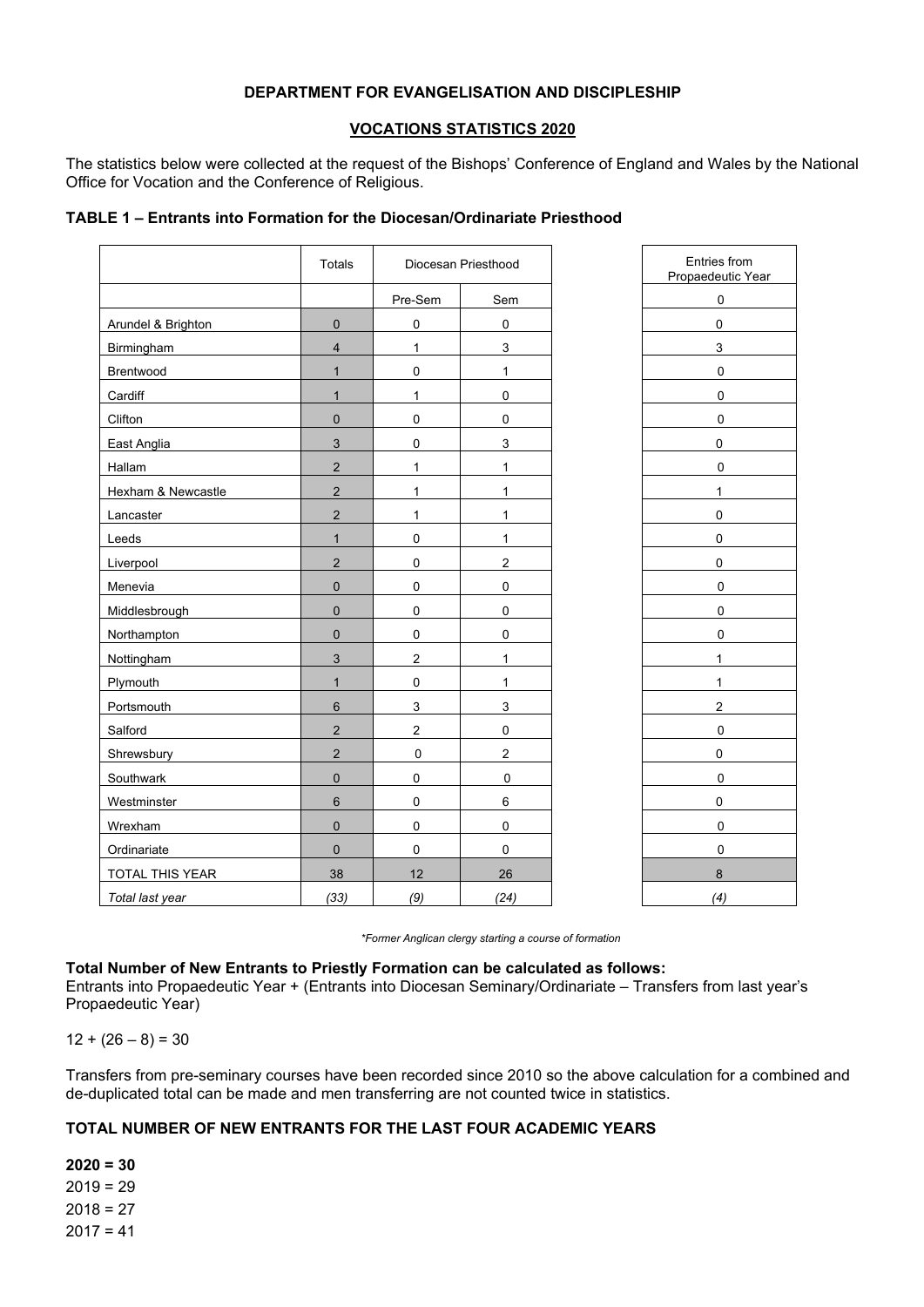

## **TABLE 2 – Formation Data for Religious Congregations and Societies of Apostolic Life\***

|                         | <b>Members of Religious</b><br>Congregations<br>and Societies of Apostolic Life |        | Associations of the<br>Faithful Intending to<br>Enclosed<br>become Religious<br><b>Nuns</b> |                          | Sisters of the<br><b>Blessed Virgin</b><br>Mary | <b>TOTAL</b> |
|-------------------------|---------------------------------------------------------------------------------|--------|---------------------------------------------------------------------------------------------|--------------------------|-------------------------------------------------|--------------|
|                         | Men                                                                             | Women  |                                                                                             | Congregations<br>(Women) | (Ordinariate)                                   |              |
| Entering<br>Formation   | 18(24)                                                                          | 20(16) | 4(3)                                                                                        | 0(0)                     | 0(0)                                            | 42 (43)      |
| <b>First Profession</b> | 9(14)                                                                           | 3(3)   | 1(4)                                                                                        | 0(0)                     | 0(0)                                            | 13(21)       |
| <b>Final Profession</b> | 1(0)                                                                            | 3(1)   | 1(2)                                                                                        | 0(0)                     | 0(0)                                            | 5(3)         |

Total number of men that entered religious life: 18 (24)

Total number of women that entered religious life: 24 (19)

Total number of entrants to religious life: **42** (43)

*Numbers in brackets are figures from 2019*

### **\*See appendix for historical data**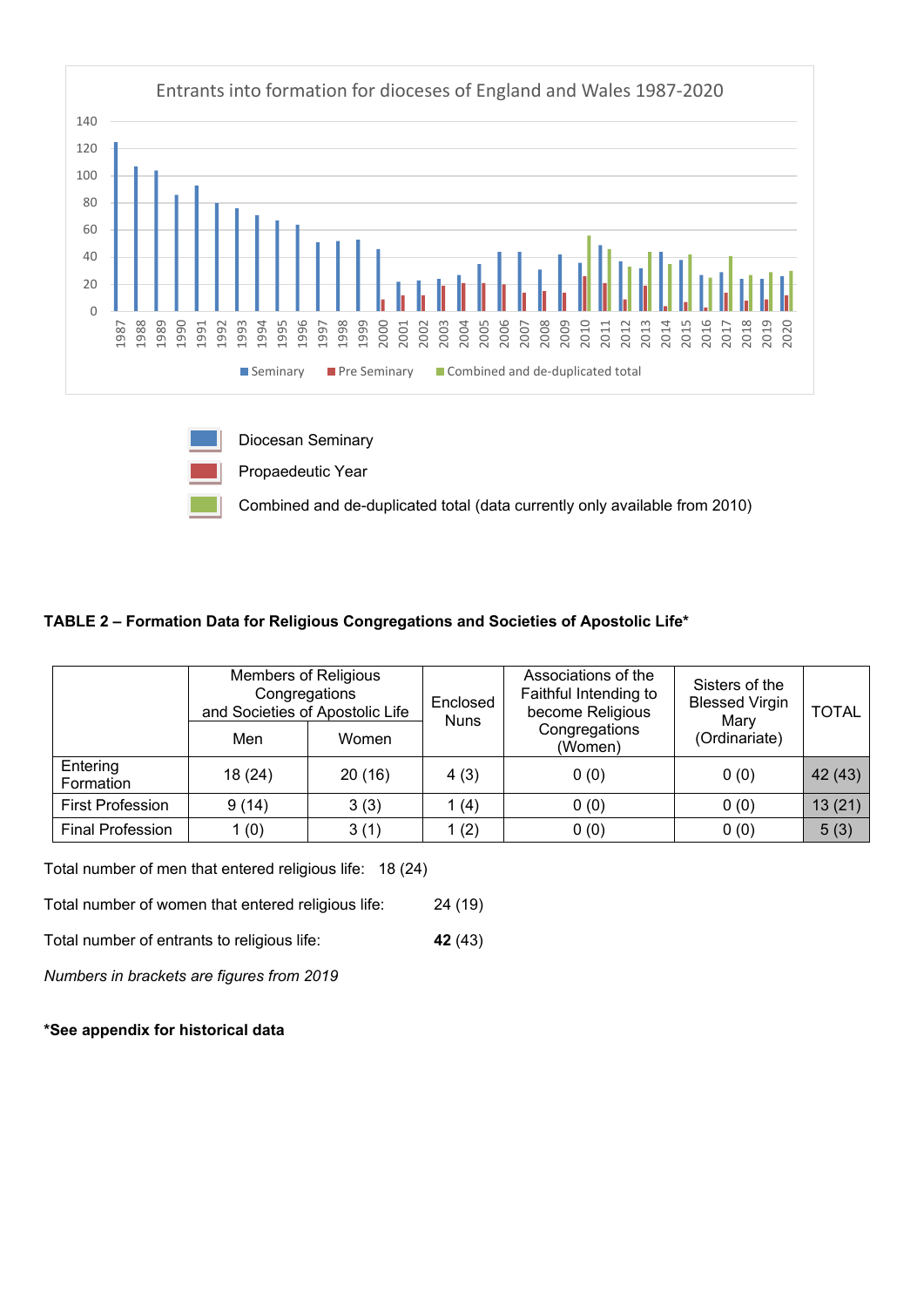| Age Range    | Diocesan Priesthood |                      | <b>Members of Religious</b><br>Congregations<br>and Societies of Apostolic<br>Life | Enclosed<br><b>Nuns</b> |                |
|--------------|---------------------|----------------------|------------------------------------------------------------------------------------|-------------------------|----------------|
|              | Pre- Seminary       | Diocesan<br>Seminary | Men                                                                                | Women                   |                |
| $17 - 18$    | $\mathbf{0}$        | $\mathbf{0}$         | 0                                                                                  | 0                       | $\mathbf{0}$   |
| 19-22        | 1                   | 3                    | 2                                                                                  | $\overline{2}$          |                |
| 23-25        | $\overline{2}$      | 3                    | 6                                                                                  | 5                       | $\mathbf 0$    |
| 26-30        | 5                   | 5                    | 3                                                                                  | 3                       |                |
| $31 - 35$    | 1                   | 5                    | 3                                                                                  | $\overline{2}$          | $\mathbf 0$    |
| 36-40        | $\mathbf 0$         |                      | $\mathbf 0$                                                                        | $5\phantom{.0}$         | $\mathbf{0}$   |
| 41-50        | $\overline{2}$      | 6                    | 1                                                                                  | 3                       | $\overline{2}$ |
| $51+$        | 3<br>1              |                      | 3                                                                                  | $\mathbf{0}$            | $\mathbf 0$    |
| <b>TOTAL</b> | 12                  | 26                   | 18                                                                                 | 20                      | $\overline{4}$ |

- Average age for entry to propaedeutic year: 32.5
- Average age for entry to diocesan seminary: 35

# **TABLE 4 – Number of those in Priestly Formation for the Diocesan/Ordinariate Priesthood**

|                                                                                     | As of<br><b>Sept 2020</b> | (2019) |
|-------------------------------------------------------------------------------------|---------------------------|--------|
| Number of students in propaedeutic year                                             | 12                        | (9)    |
| Number of students in seminary formation (including those on pastoral<br>placement) | 108                       | (134)  |
| Students not in seminary but still in a programme of formation                      | 22                        | (7)    |
| Total number of those in formation for diocesan/ordinariate priesthood              | 142                       | (150)  |

- *New students sent to Valladolid Propaedeutic Year 8*
- *New students sent to Diocesan Propaedeutic Year 4*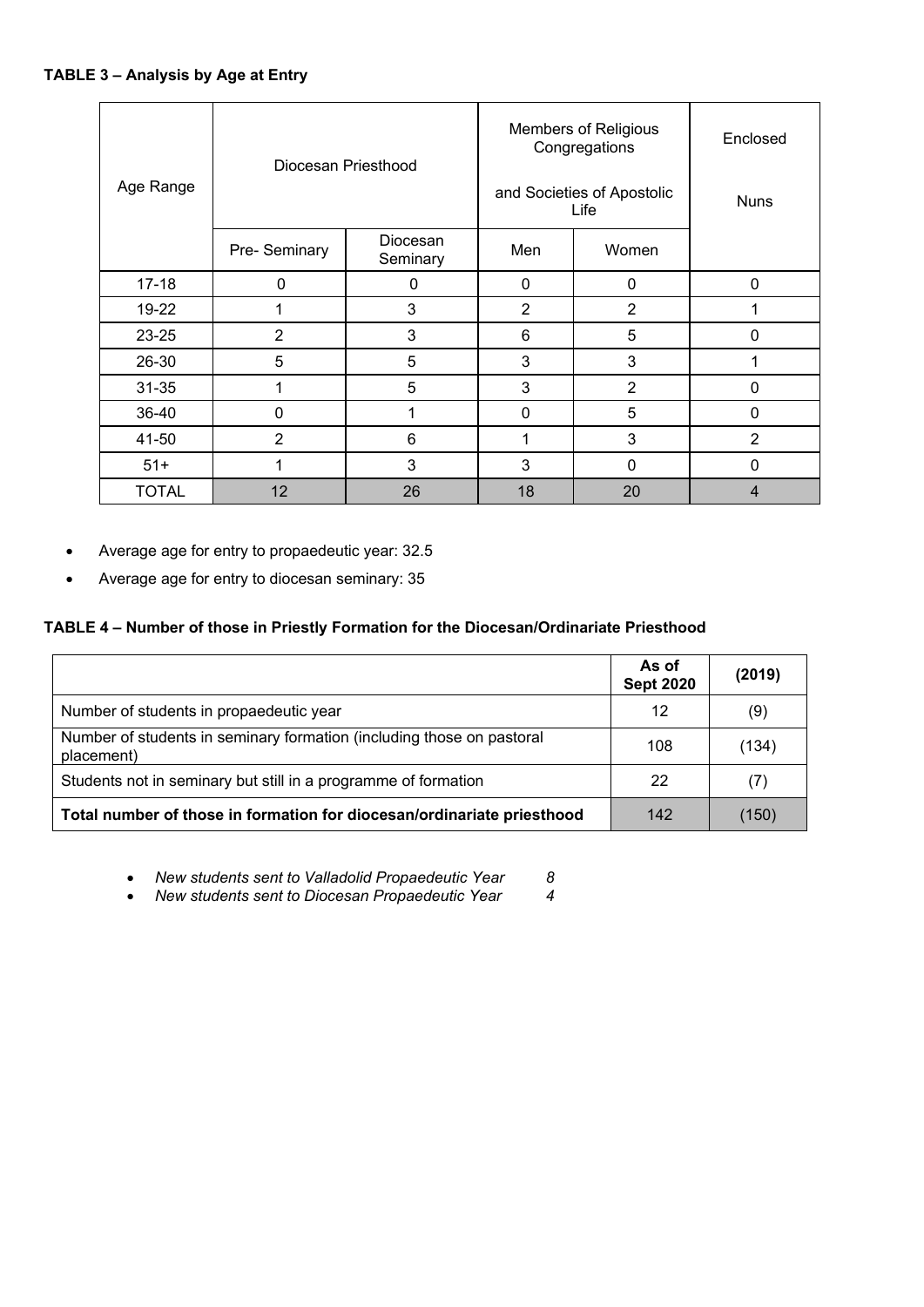Total ordinations to diocesan priesthood: **27** (32 in 2020)

|                    | Recently                | Projected      |                |                |
|--------------------|-------------------------|----------------|----------------|----------------|
|                    | 2020                    | 2021           | 2022           | 2023           |
| Arundel & Brighton | 1                       | $\mathbf{1}$   | 1              | 1              |
| Birmingham         | $\overline{\mathbf{4}}$ | 0              | $\overline{2}$ | 0              |
| Brentwood          | $\overline{2}$          | 1              | 2              | $\overline{c}$ |
| Cardiff            | 0                       | 0              | 1              | 0              |
| Clifton            | 1                       | 1              | 1              | 0              |
| East Anglia        | 2                       | 1              | 2              | 0              |
| Hallam             | 1                       | 0              | 1              | 0              |
| Hexham & Newcastle | 1                       | 1              | 1              | $\overline{c}$ |
| Lancaster          | 0                       | 1              | 0              | $\mathbf{1}$   |
| Leeds              | 2                       | $\mathbf 1$    | 2              | $\overline{c}$ |
| Liverpool          | 1                       | 0              | 2              | $\mathbf{1}$   |
| Menevia            | 1                       | 0              | 0              | $\mathbf{1}$   |
| Middlesbrough      | 0                       | 0              | $\mathbf 0$    | 0              |
| Northampton        | 1                       | $\overline{2}$ | 1              | 0              |
| Nottingham         | 1                       | 0              | 0              | 0              |
| Plymouth           | 0                       | 1              | 1              | 0              |
| Portsmouth         | 1                       | 2              | 1              | $\mathbf 2$    |
| Salford            | 0                       | 0              | 1              | 0              |
| Shrewsbury         | 1                       | 4              | 0              | 2              |
| Southwark          | 4                       | 2              | 1              | 0              |
| Westminster        | 3                       | $\overline{7}$ | 6              | 4              |
| Wrexham            | 0                       | 1              | 0              | 0              |
| Ordinariate        | 0                       | 0              | $\overline{2}$ | 0              |
| <b>TOTAL</b>       | 27                      | 26             | 28             | 18             |

| TABLE 5 - Ordinations and Projected Future Ordinations to the Diocesan/Ordinariate Priesthood |
|-----------------------------------------------------------------------------------------------|
|-----------------------------------------------------------------------------------------------|

**Ordinations and Projected Future Ordinations to the Diocesan/Ordinariate Priesthood in England & Wales 1987-2023**